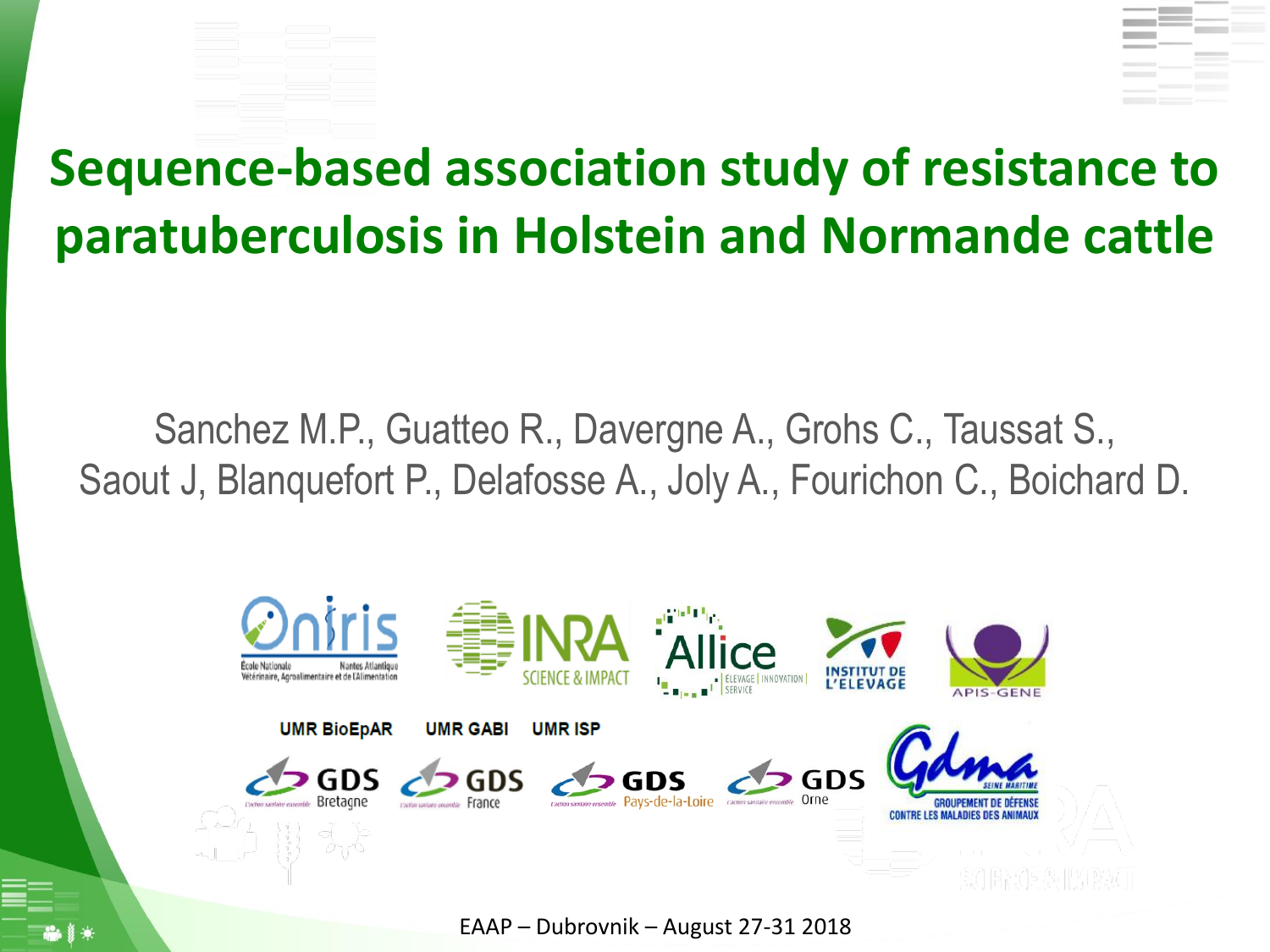

### **Paratuberculosis** generates large economic losses and affects animal welfare Early infection but late expression after a latency period

### The pathogen is Mycobacterium avium ssp paratuberculosis (or **MAP**)

No treatment, no authorized vaccine, limited efficiency of prophylaxis

=> A better **genetic resistance** would contribute to control the disease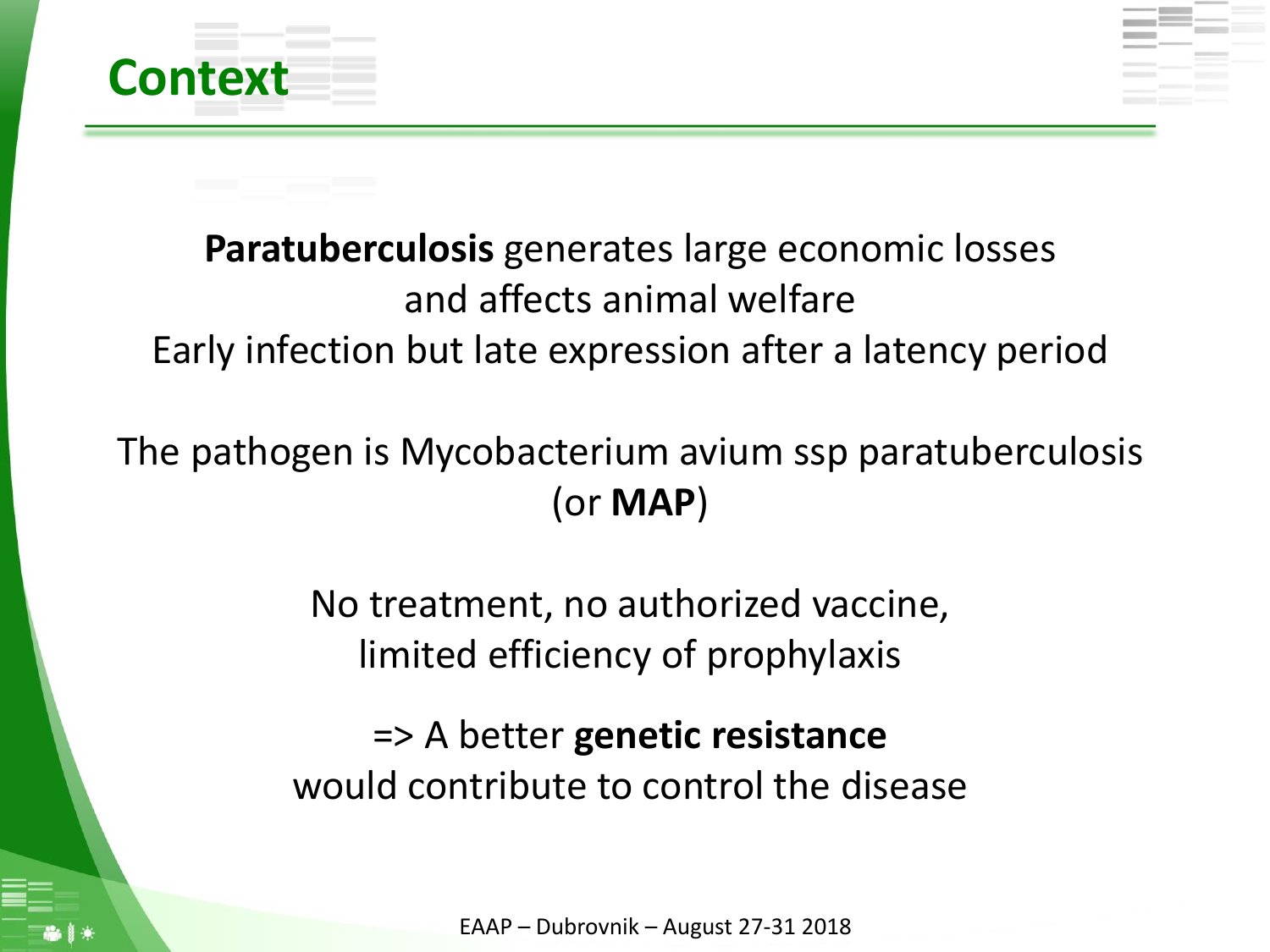

**Genomic study** of confirmed host phenotypes to identify genomic regions (**QTL**) affecting susceptibility to MAP

#### in two dairy cattle breeds



*Holstein Normande*



- Better understand the **genetic determinism** of the susceptibility to MAP
- $\rightarrow$  Build a first reference population to pave the way for **genomic selection** against the disease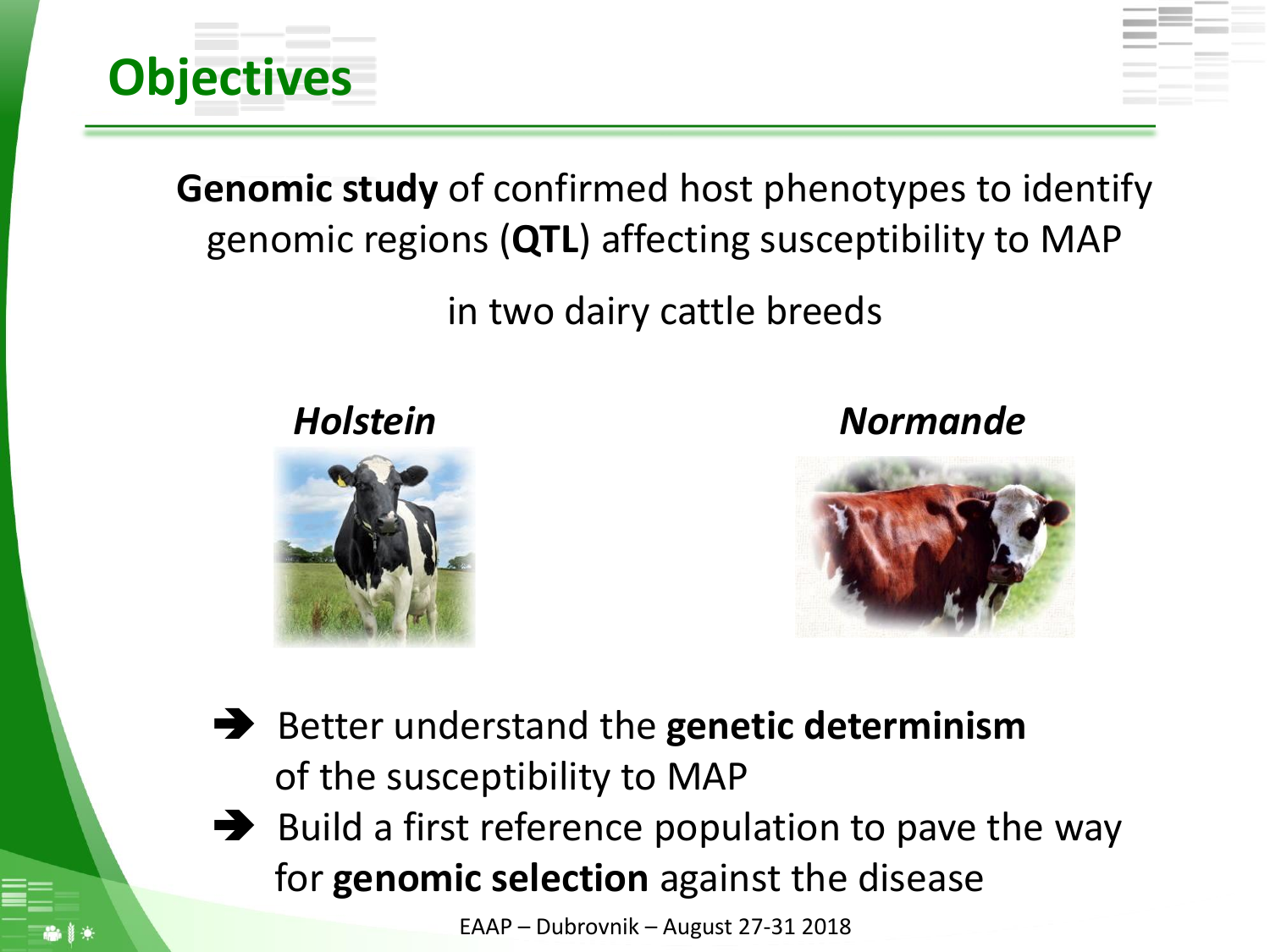### **Material & Methods**



*Herds with detected cases enrolled in surveillance program* regular blood **ELISA** + fecal **PCR** tests

*Selection of cows in these herds:*

**Confirmed Clinical cases** 

#### **Or**

**Subclinical cases And Non infected controls**

- 1) With 2 ELISA & 2 PCR tests distant from > 8 months
- 2) With **clear** and **concordant** negative or positive results, excluding intermediate ones
- 3) Negative cows required to be at least 60 months old, negative at all tests, and **born in the same herd and in the same month** as affected cows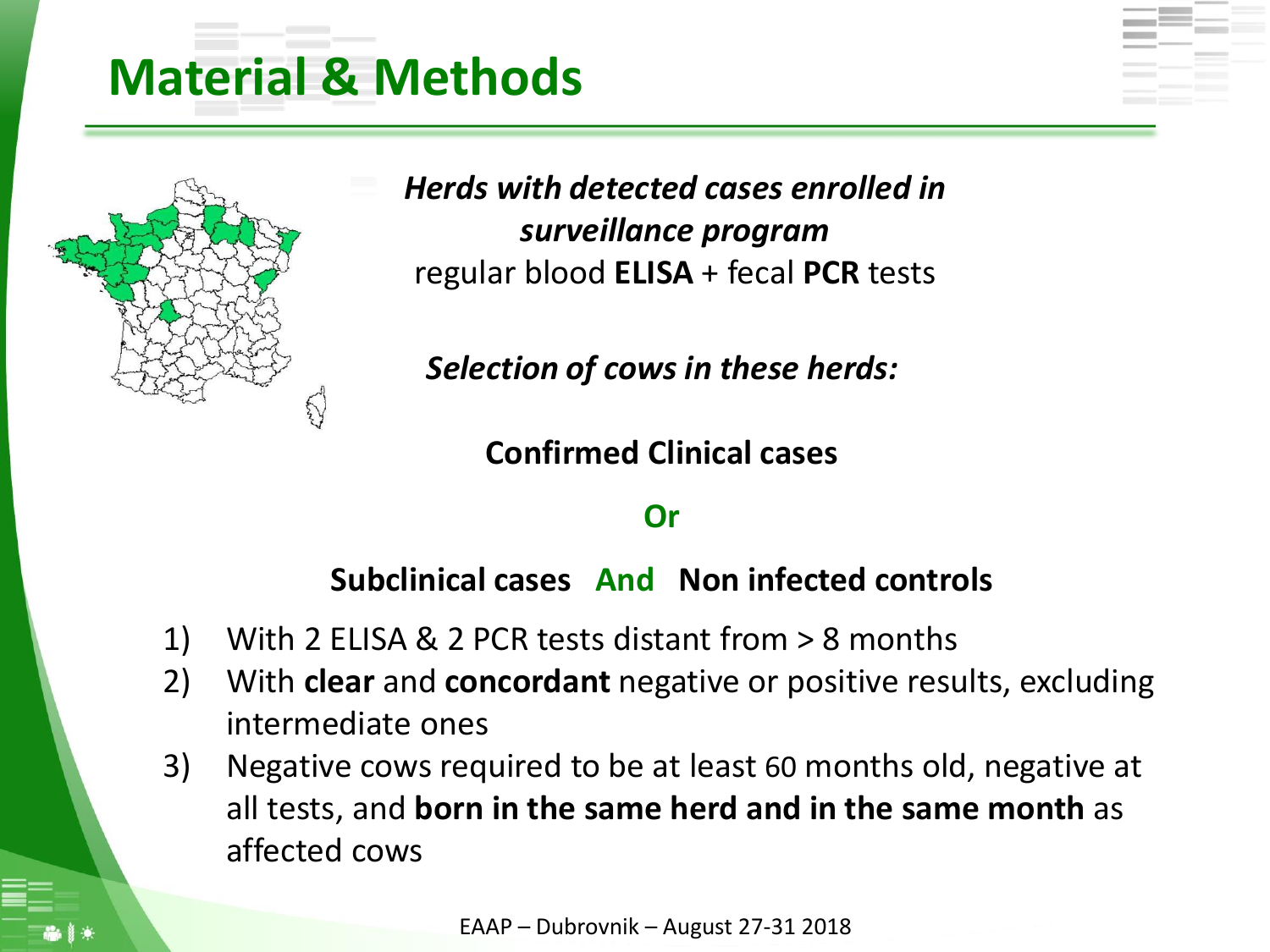### **Material & methods: accurate phenotypes**

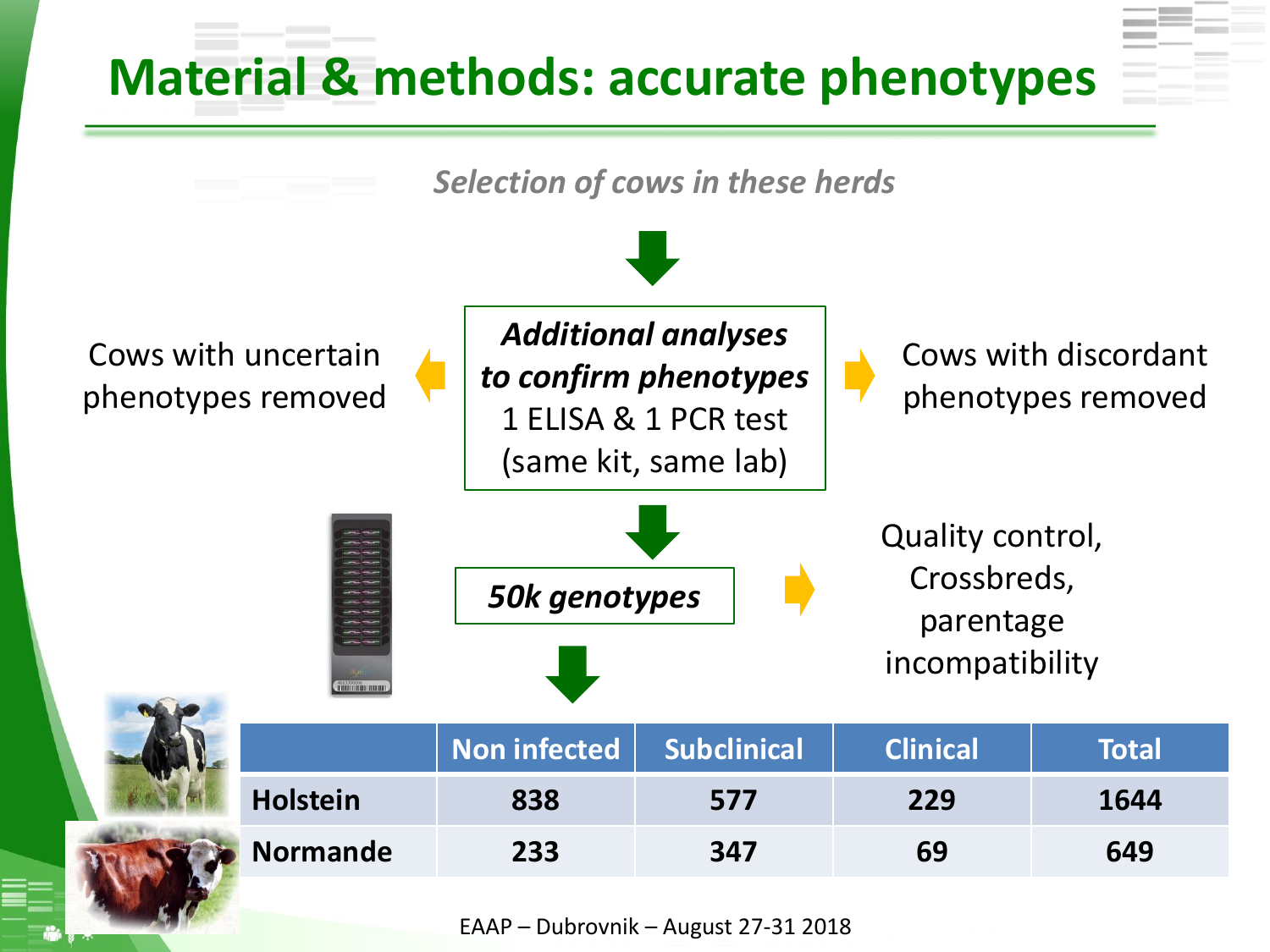

#### *4 traits :*

- **0 = non infected vs 1 = clinical and subclinical**
- **0 = non infected, 1 = subclinical, 2 = clinical**
- **PCR CT**
- **Elisa S/P score**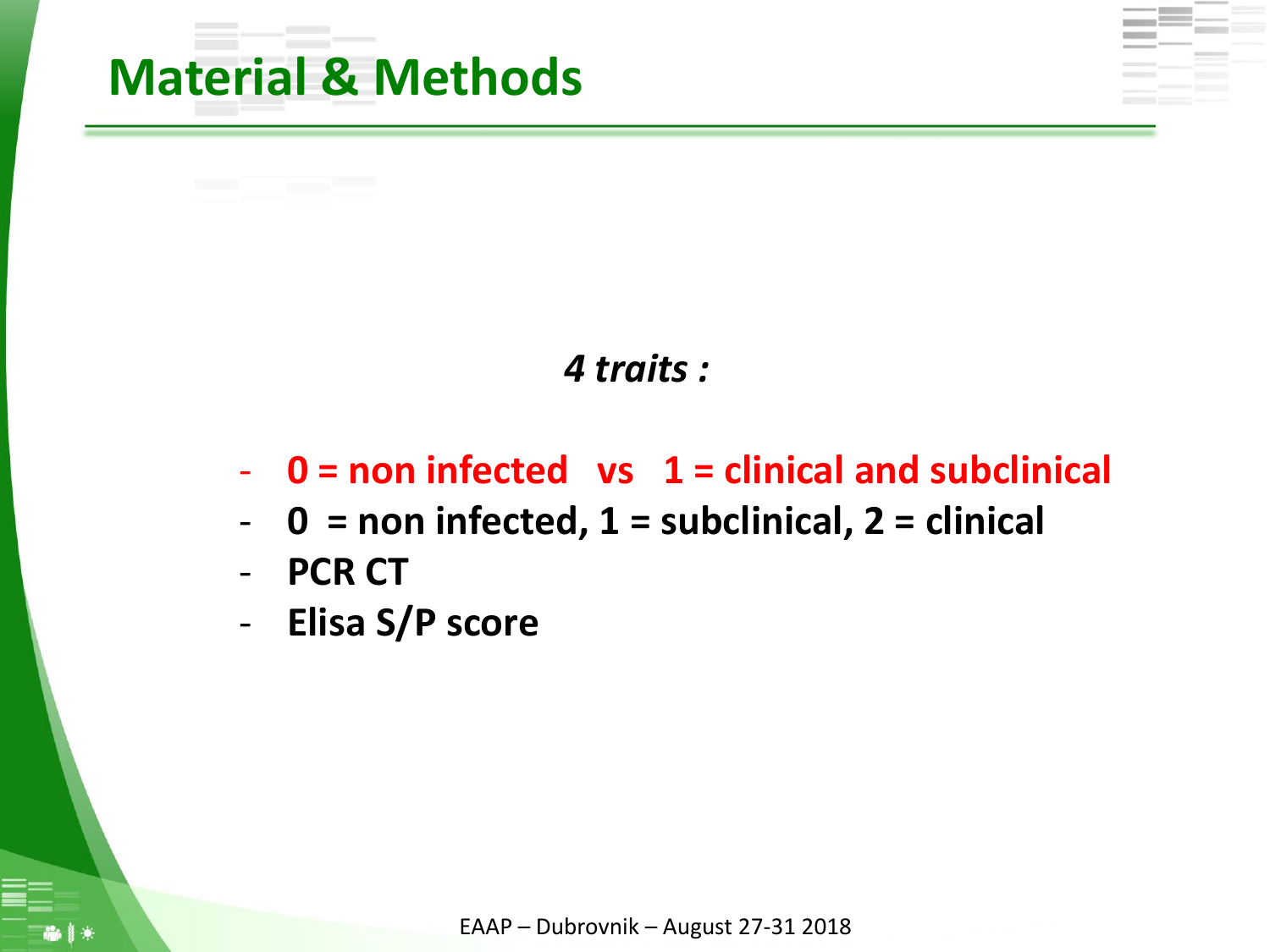

#### *Genome Wide Association Study*

**\* with GCTA software \* within breed \* Relationship stucture accounted for through a genomic matrix computed with 630k markers of the HD**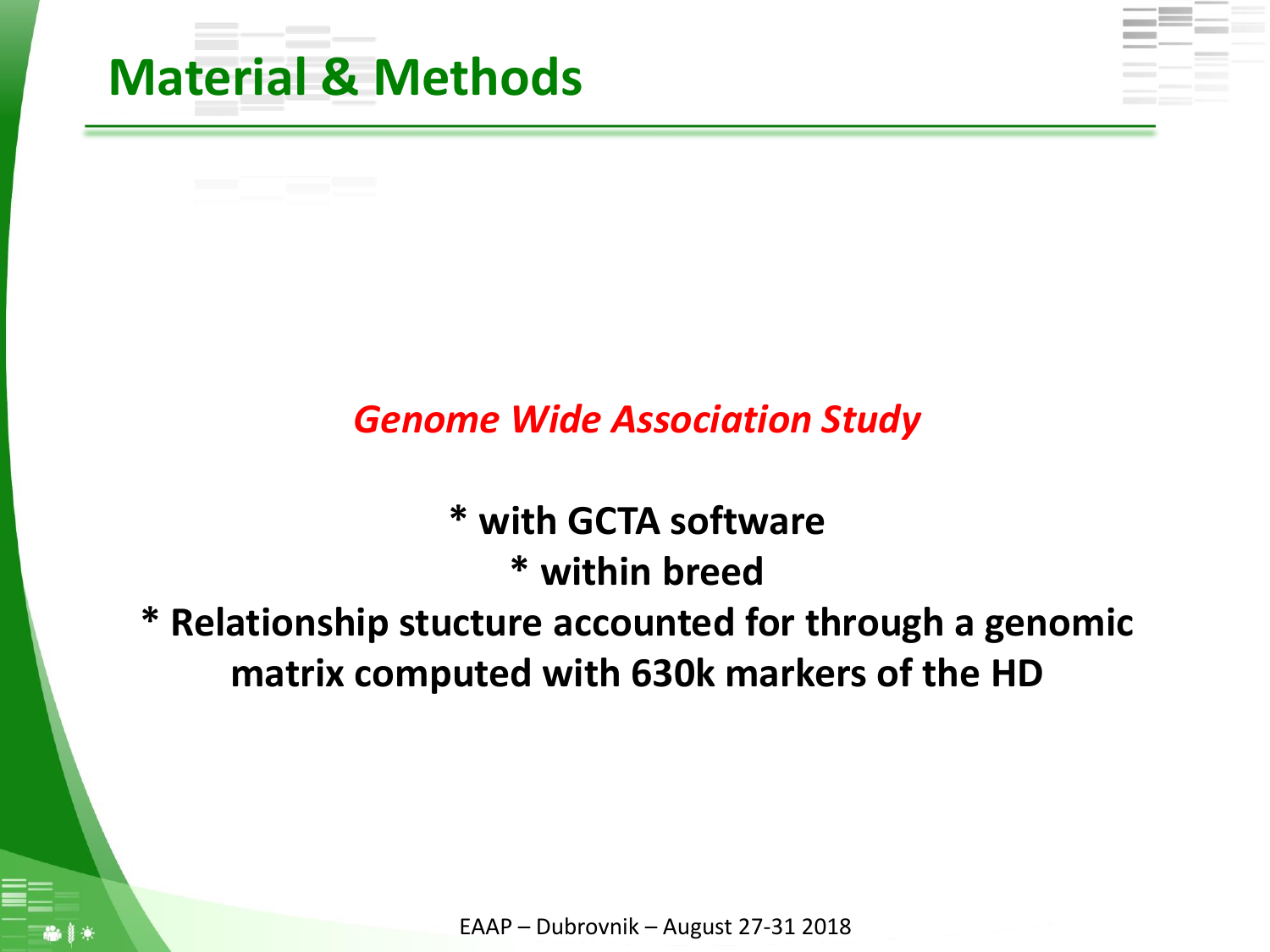## **Imputation to whole genome sequence**

Bioinformatic inference of whole genome sequence of each cow



**=> 649 NOR + 1644 HOL with imputed whole genome sequence 27 million variants (including >8 million imputed with R <sup>2</sup>>0.3)**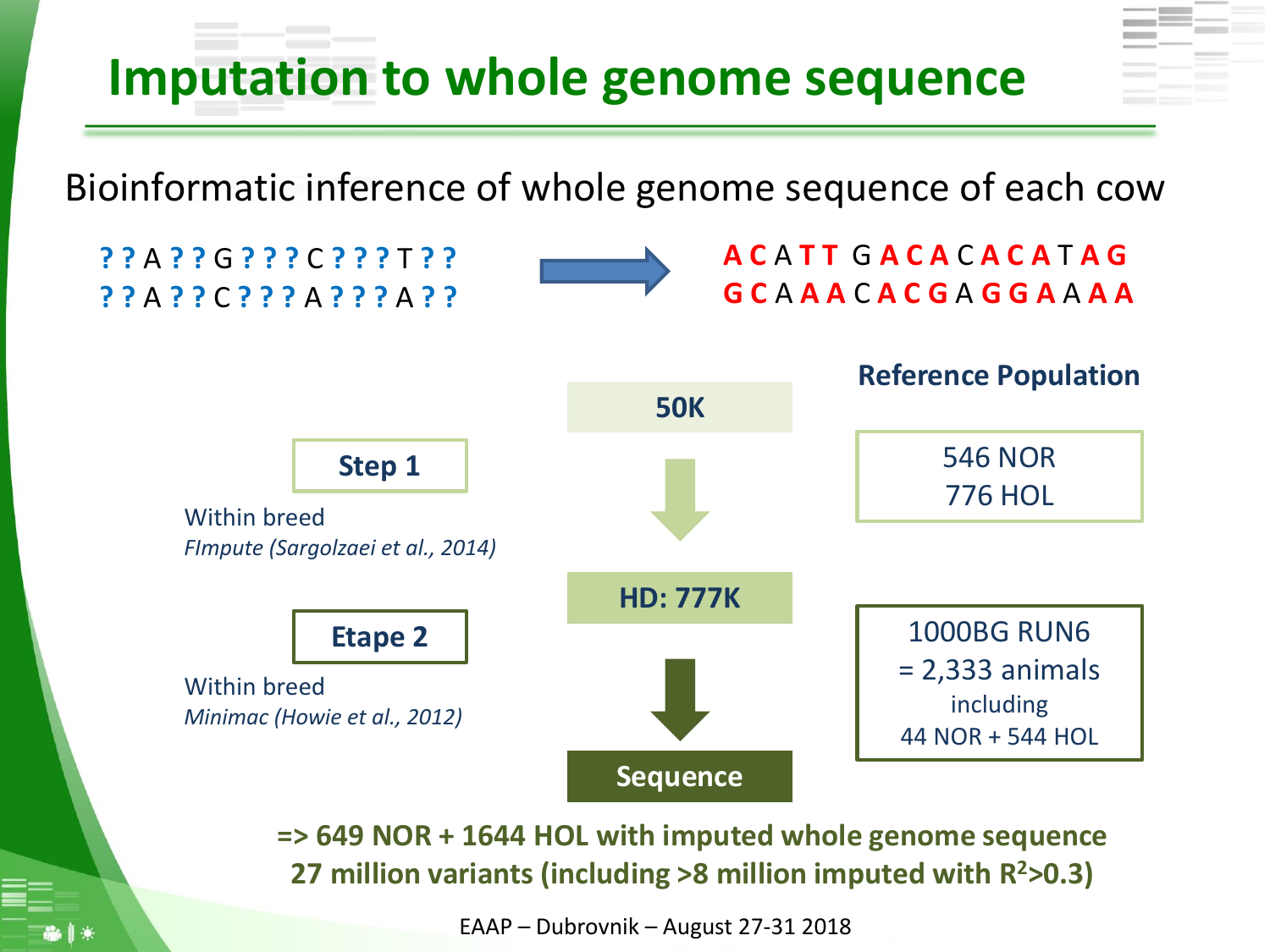## **Results: heritability estimates**

### **In this sample, h<sup>2</sup> is high**



$$
h^2 = 50\%
$$



$$
h^2 = 57\%
$$

Higher than previous estimates Possible reasons :

- $\Rightarrow$  Accurate phenotypes
- $\Rightarrow$  Effect of phenotype selection
- $\Rightarrow$  Balanced design

### Nevertheless, **genetic variation** of susceptibility to MAP appears to be **large**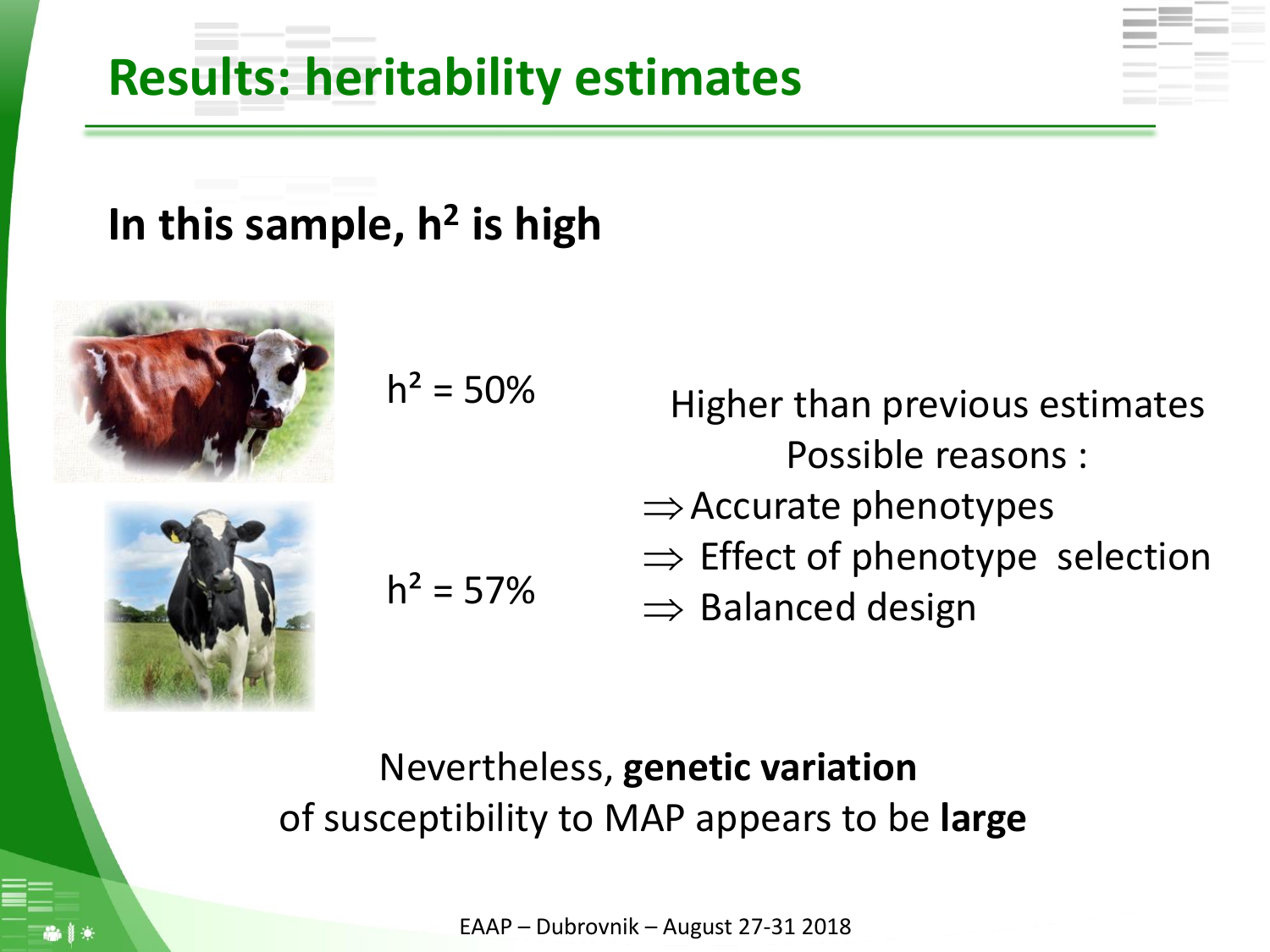# **Chromosome 23**



**10 variants** with –logP > 8.2 In the **MHC** region (**ELOVL5** gene, among others**)** MHC region significant in both breeds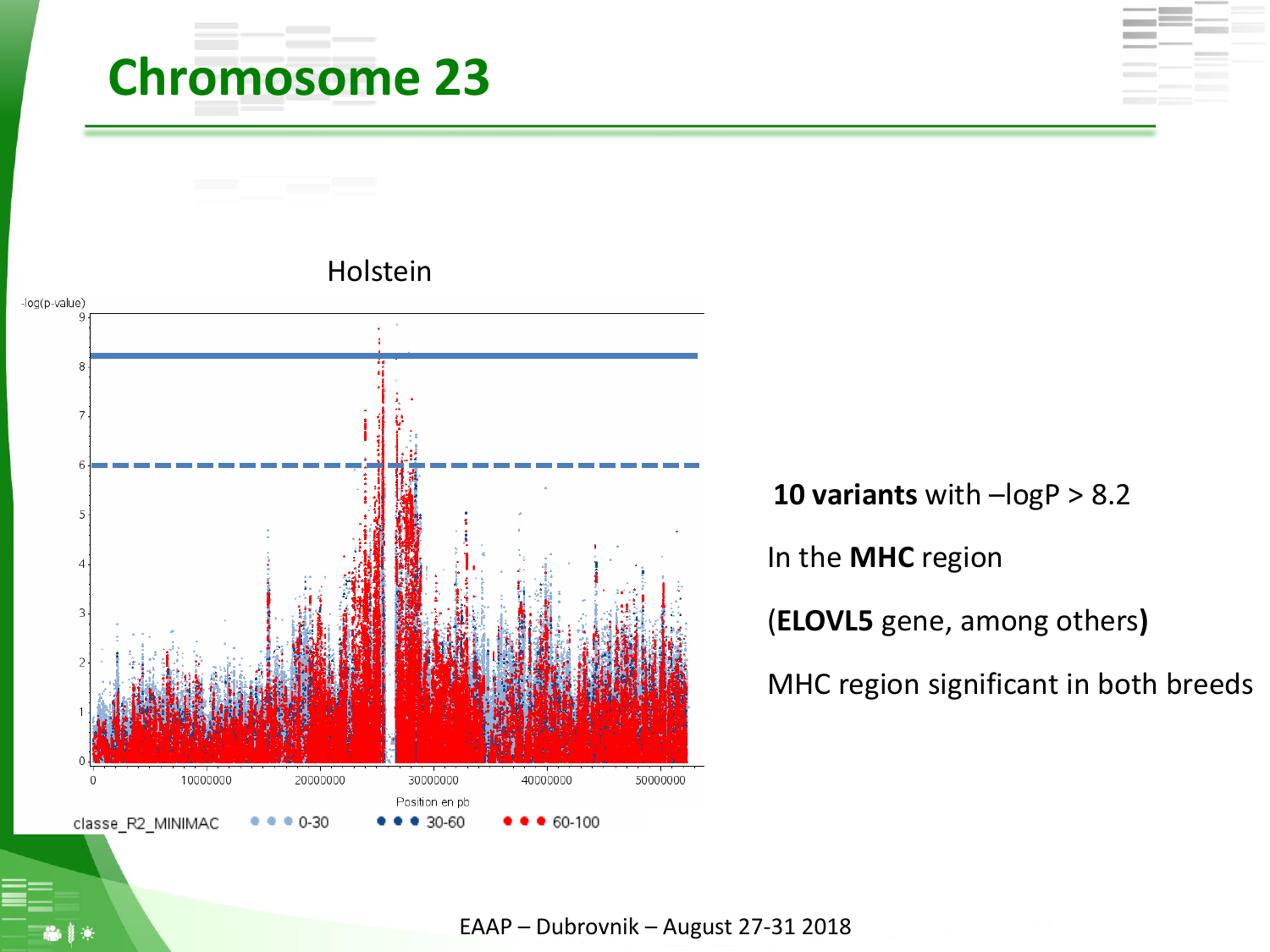## **Chromosome 12**



**273 variants** with –logP > 8.2

One candidate gene : **ABCC4**, already mentioned by Minozzi et al (2012)

<10 candidate variants in intronic regions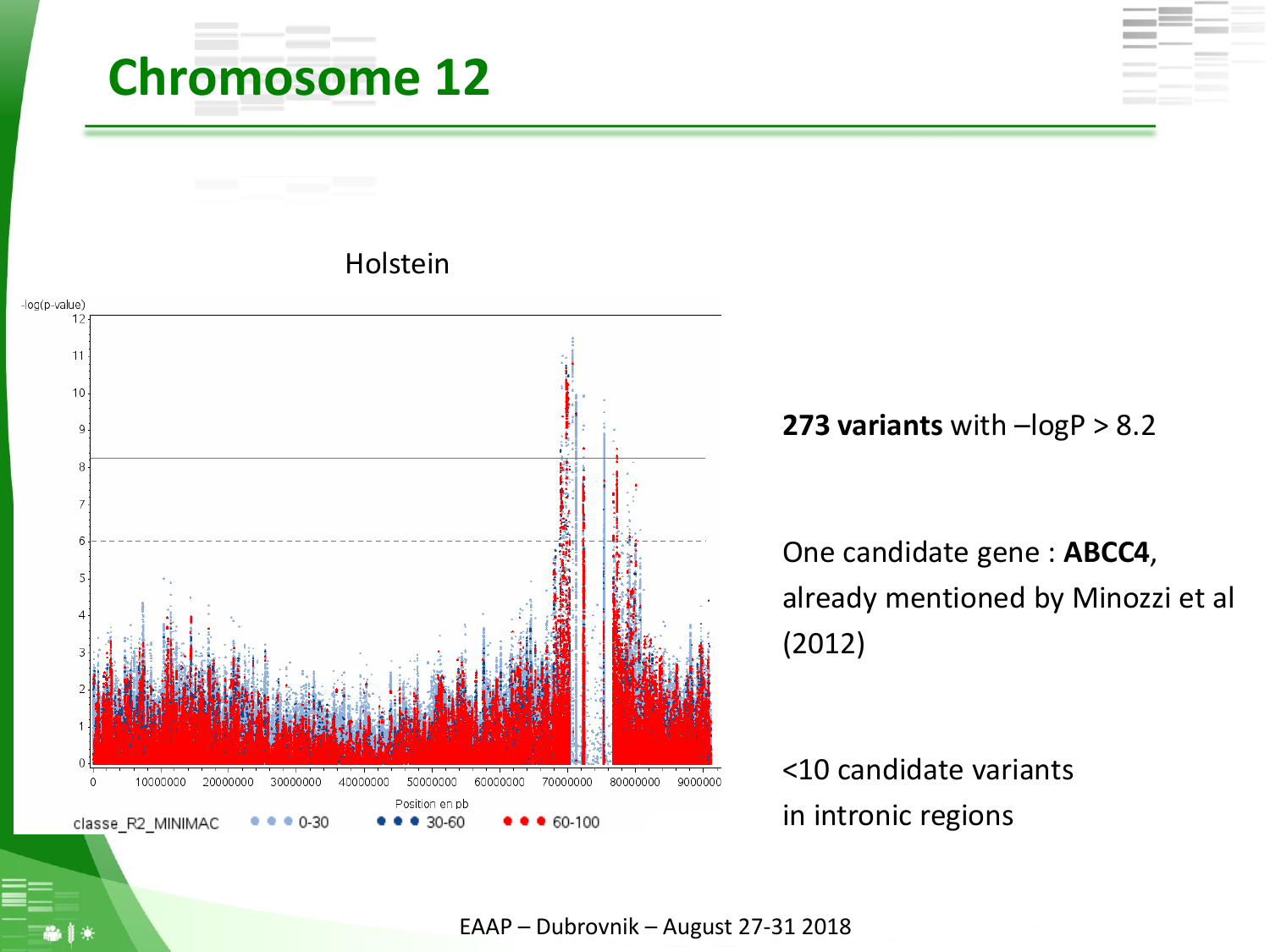## **Chromosome 13**



Holstein

**21 variants** (with R <sup>2</sup>>0.3) with  $-logP > 8.2$ 

QTL shared across breeds

The two best variants are intergenic in the region of two genes known to be involved in intestine cell morphology in mice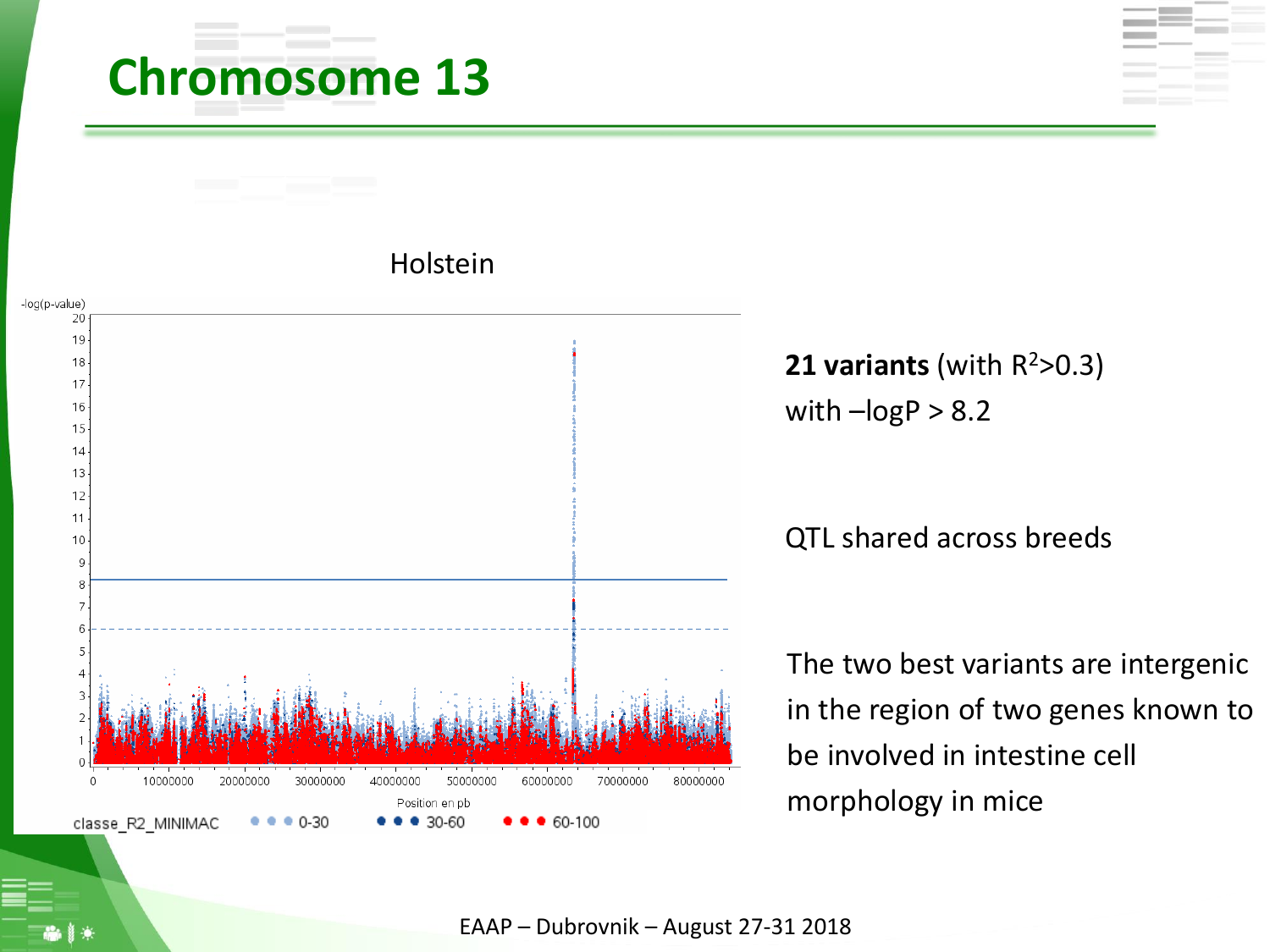### **Results with other phenotypes**

#### \* 0-1-2

### => Increased significance of results => It can be probably concluded that Clinical cases are more sensitive than subclinical

### \* CT PCR or Elisa S/P values alone => less significant (but less data, no value for clinical cases)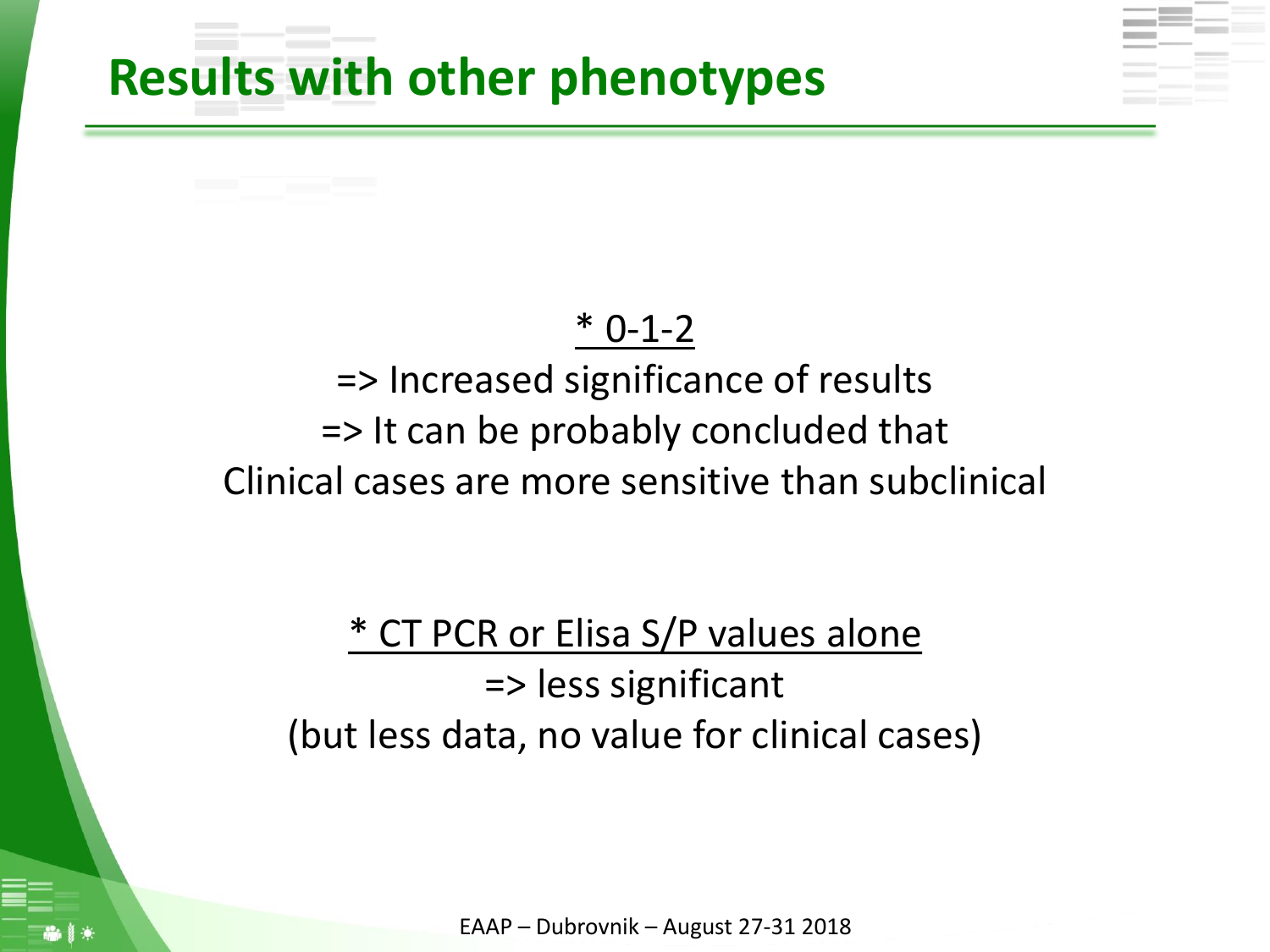## **Comparison across breeds**

Little overlap across breeds, but limited power in Normande breed Common QTL on BTA23 and probably BTA13

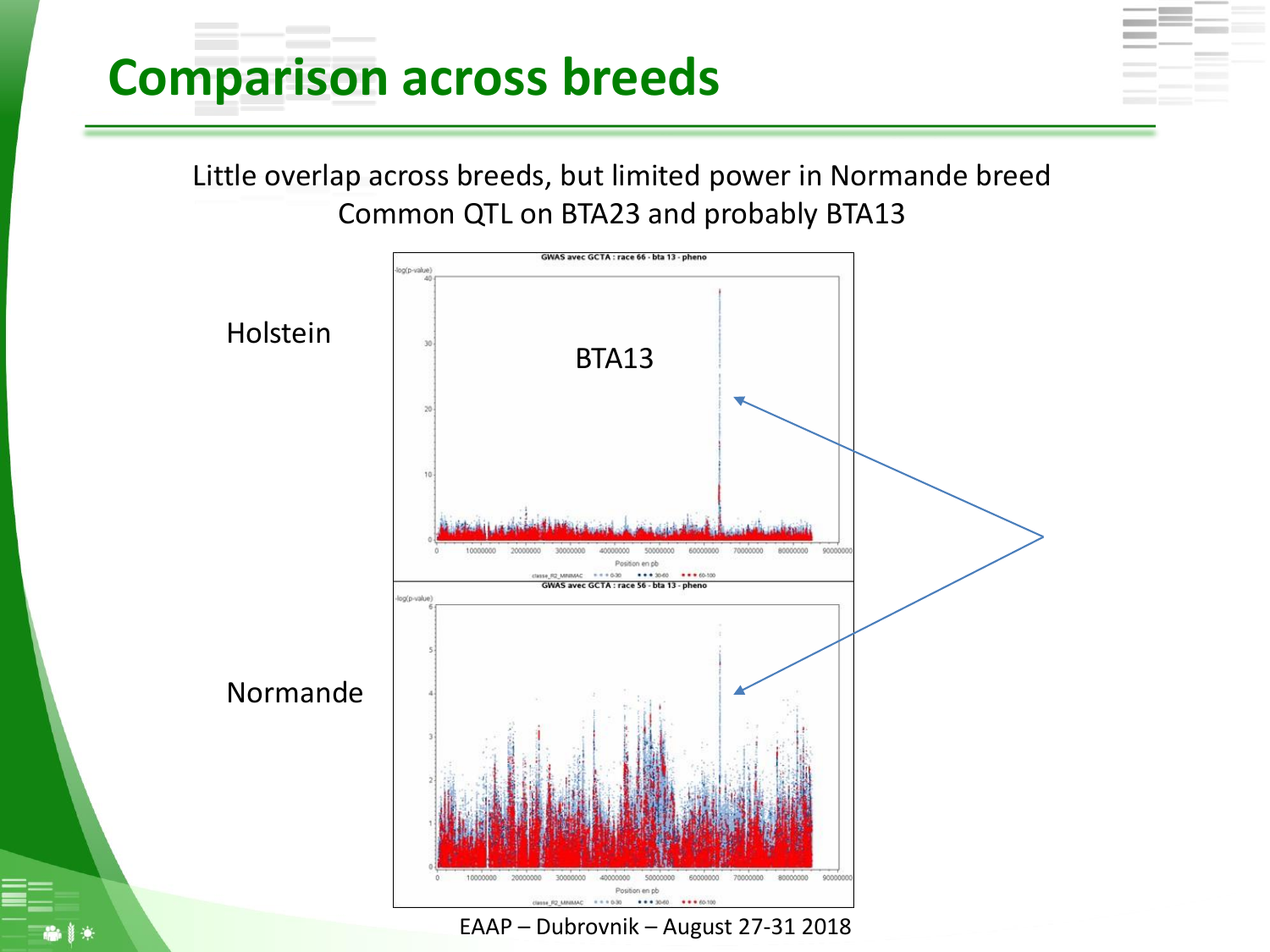

### Strong genetic determinism, therefore good theoretical possibilities of selection

Not monogenic, complex genetic determinism

=> Genomic selection

But strong QTL : the method must account for them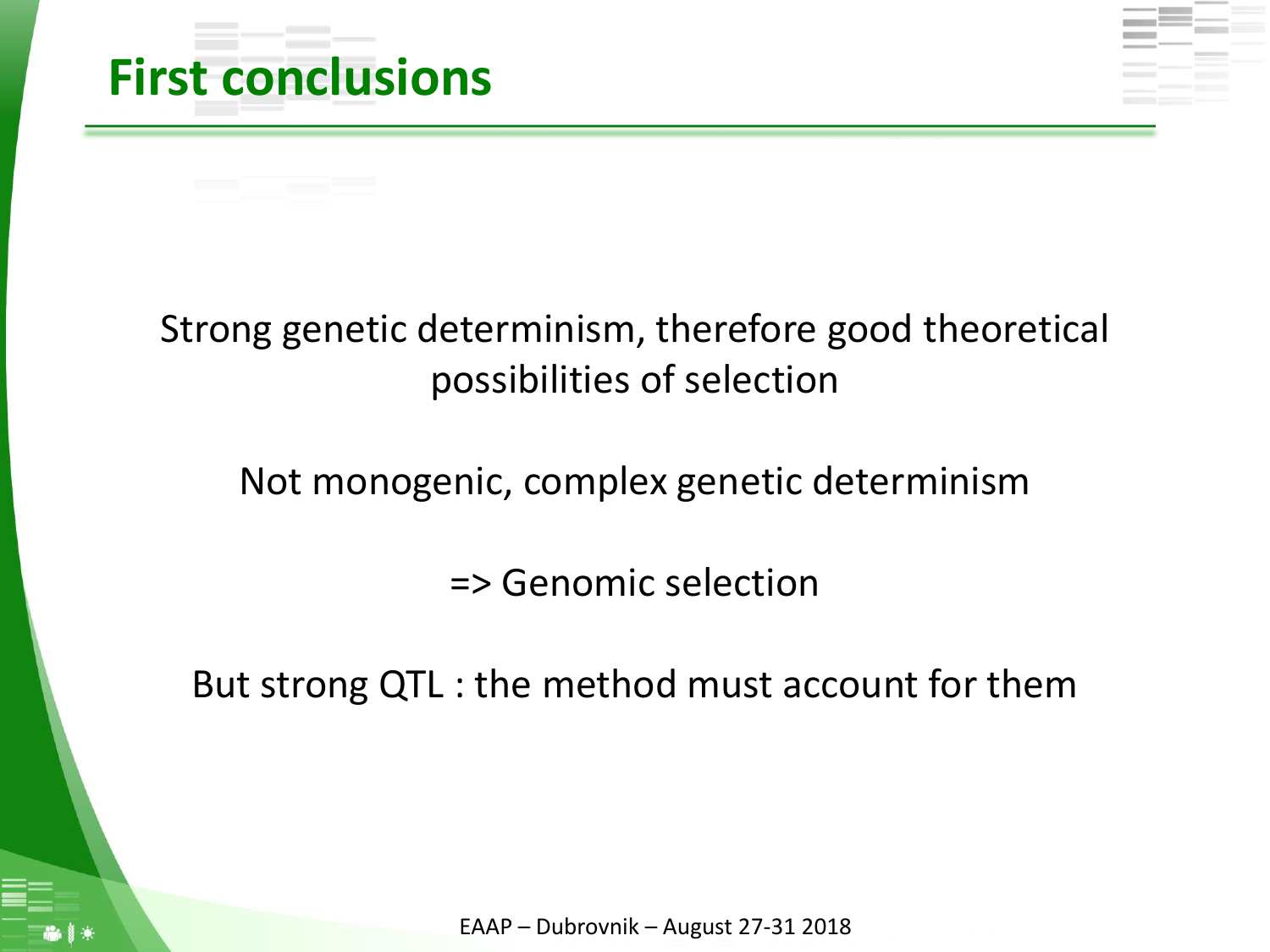## **Choice of markers and method**

 $\triangleright$  Markers for the 50k chip



 $\triangleright$  + 1813 variants selected from seq. GWAS

 $\triangleright$  with  $-\log(p$ -value) > 4 in at least one breed x trait analysis (8 analyses)

➢Only the most significant variant / 20kb interval

 $\triangleright$  BayesC to give more importance to predictive variants

➢In Holstein only

➢Results shown for 0-1 trait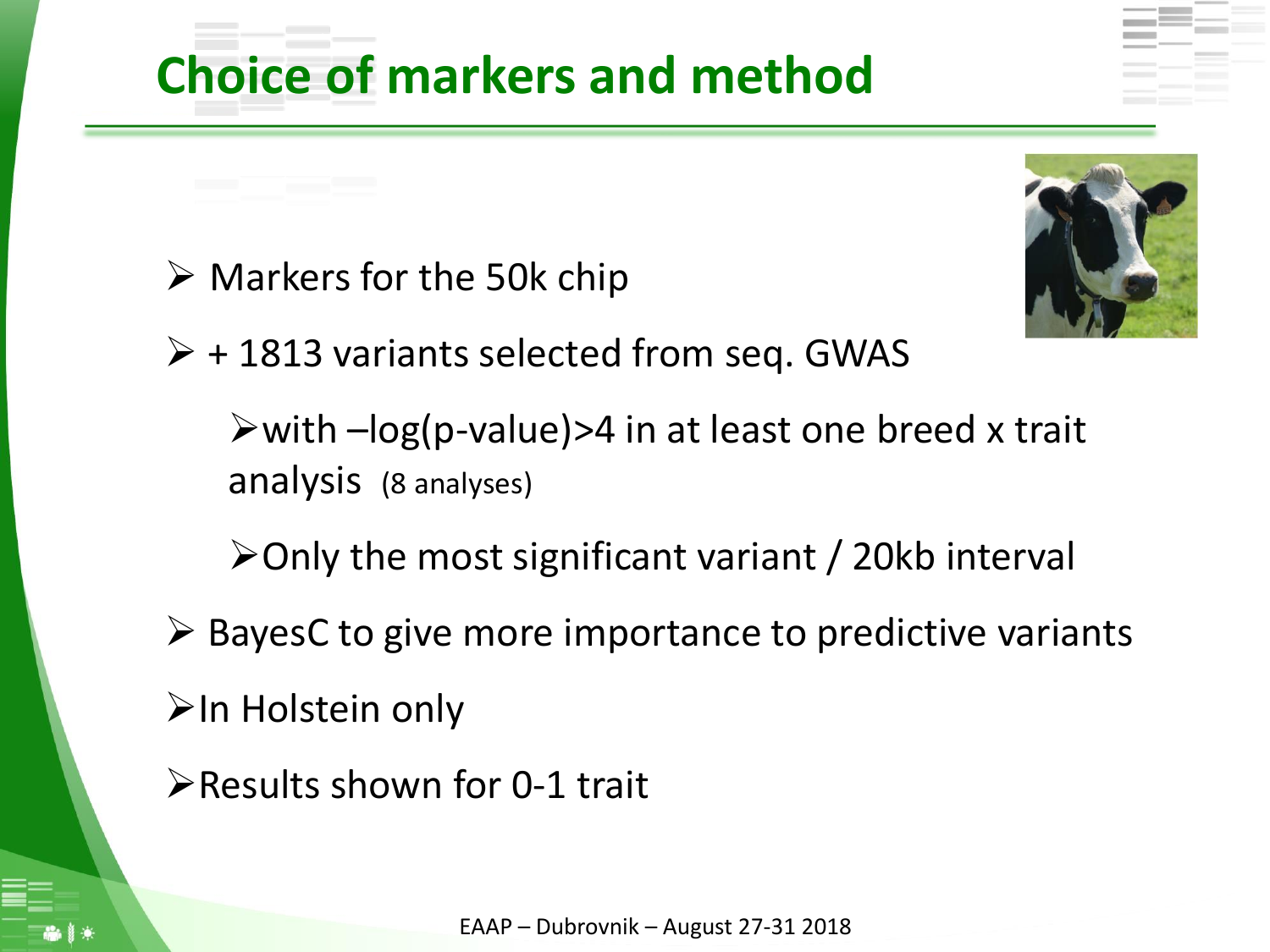## **Inclusion probability**



Selected variants are very important for prediction !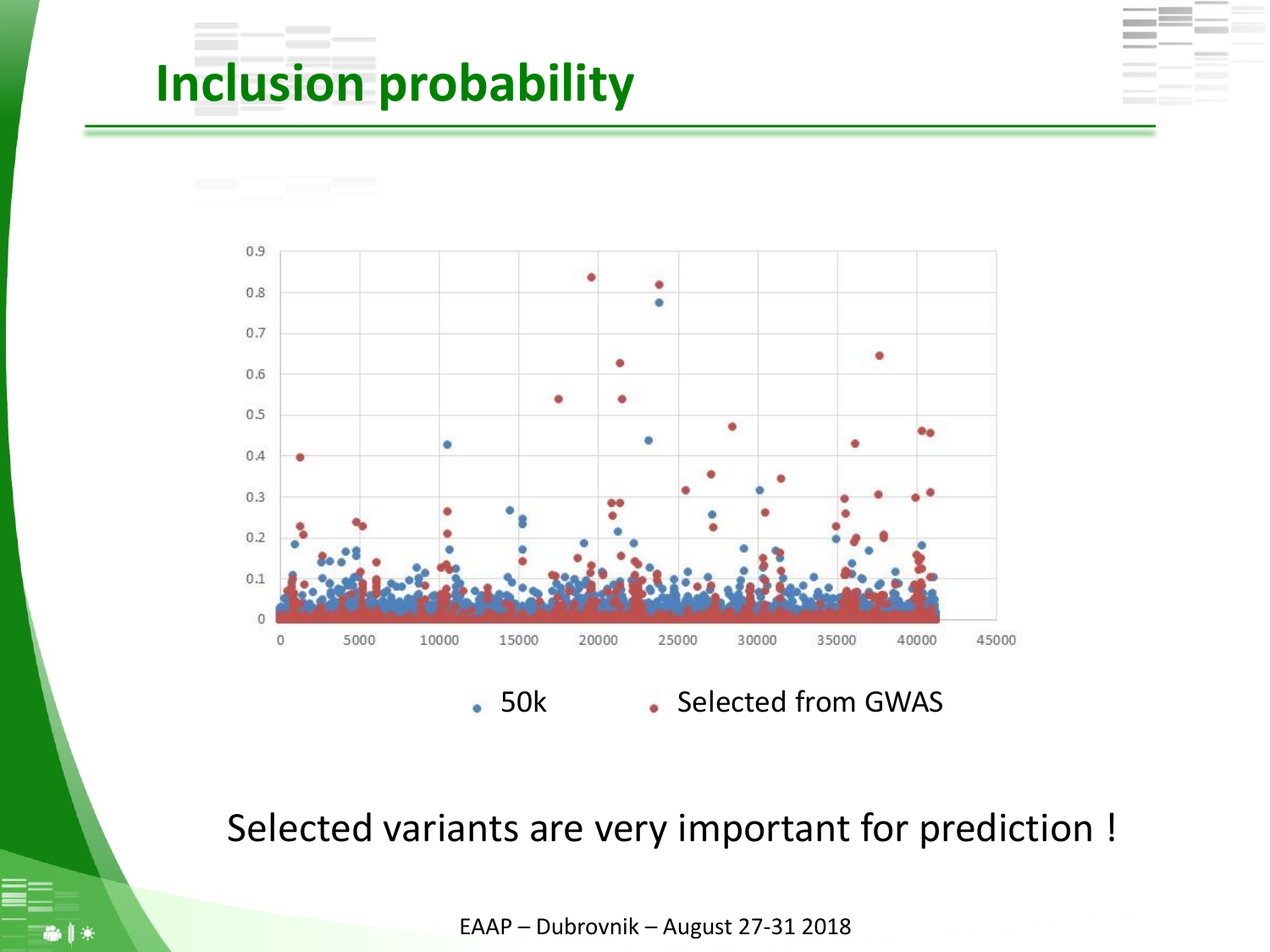#### ➢ Correlation between predicted genomic values and phenotypes

| <b>Trait</b>                                 | <b>Correlation</b> |
|----------------------------------------------|--------------------|
| Non infected / infected (0/1)                | 0.58               |
| Non infected / subclinical/ Clinical (0/1/2) | 0.57               |
| <b>Elisa</b>                                 | 0.54               |
| <b>PCR</b>                                   | $-0.54$            |

**Accuracy**



(Holstein, 10-fold cross-validation)

**BUT : Optimistic** because variants were selected on the same population, an independent sample is required for validation

**However, first results are very promising**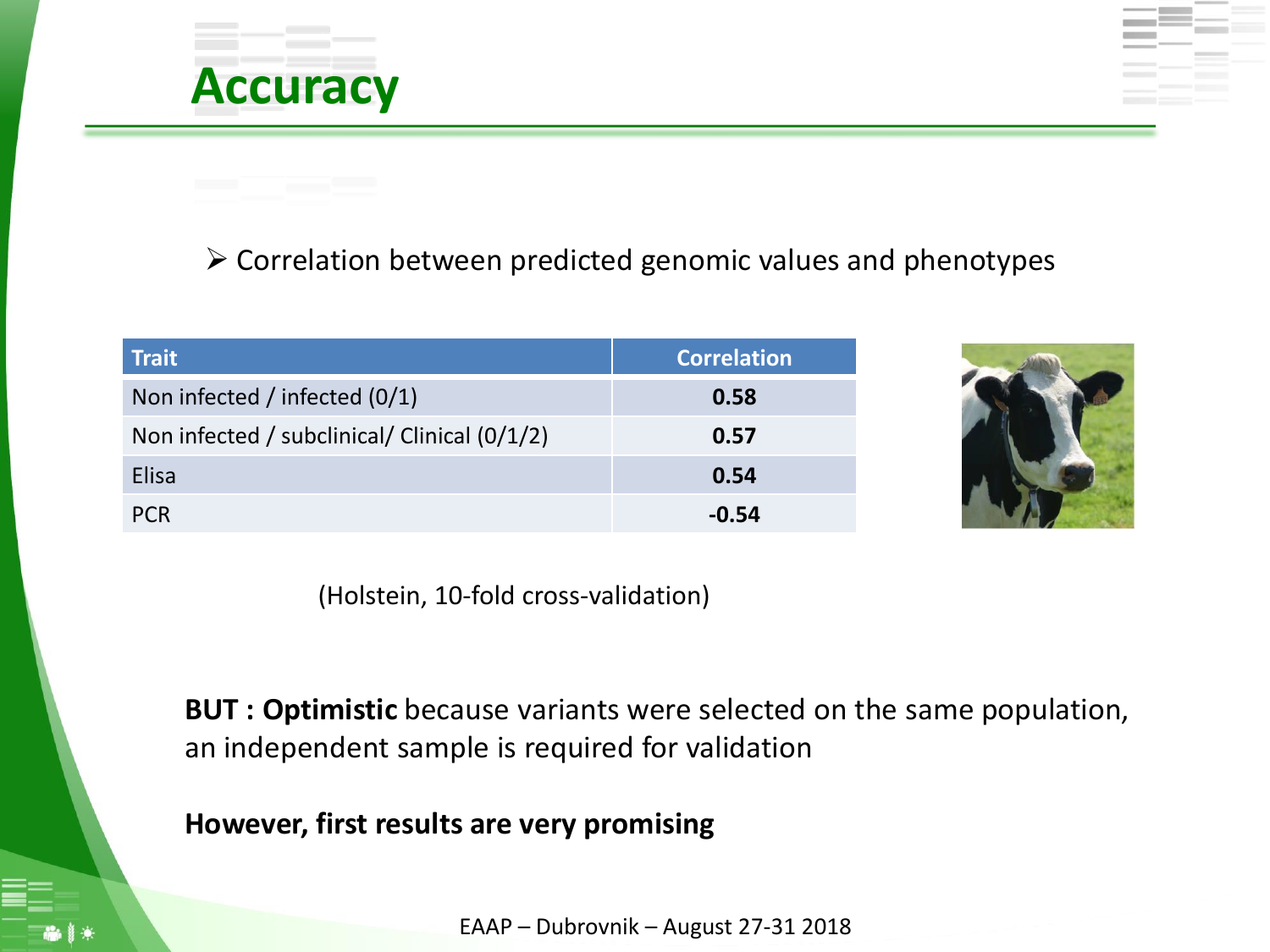

### ➢ Identify / validate the causal variants for 2 QTLs

➢ Increase the size of the reference population for genomic prediction validation, and then practical implementation

 $\triangleright$  Extend to other breeds